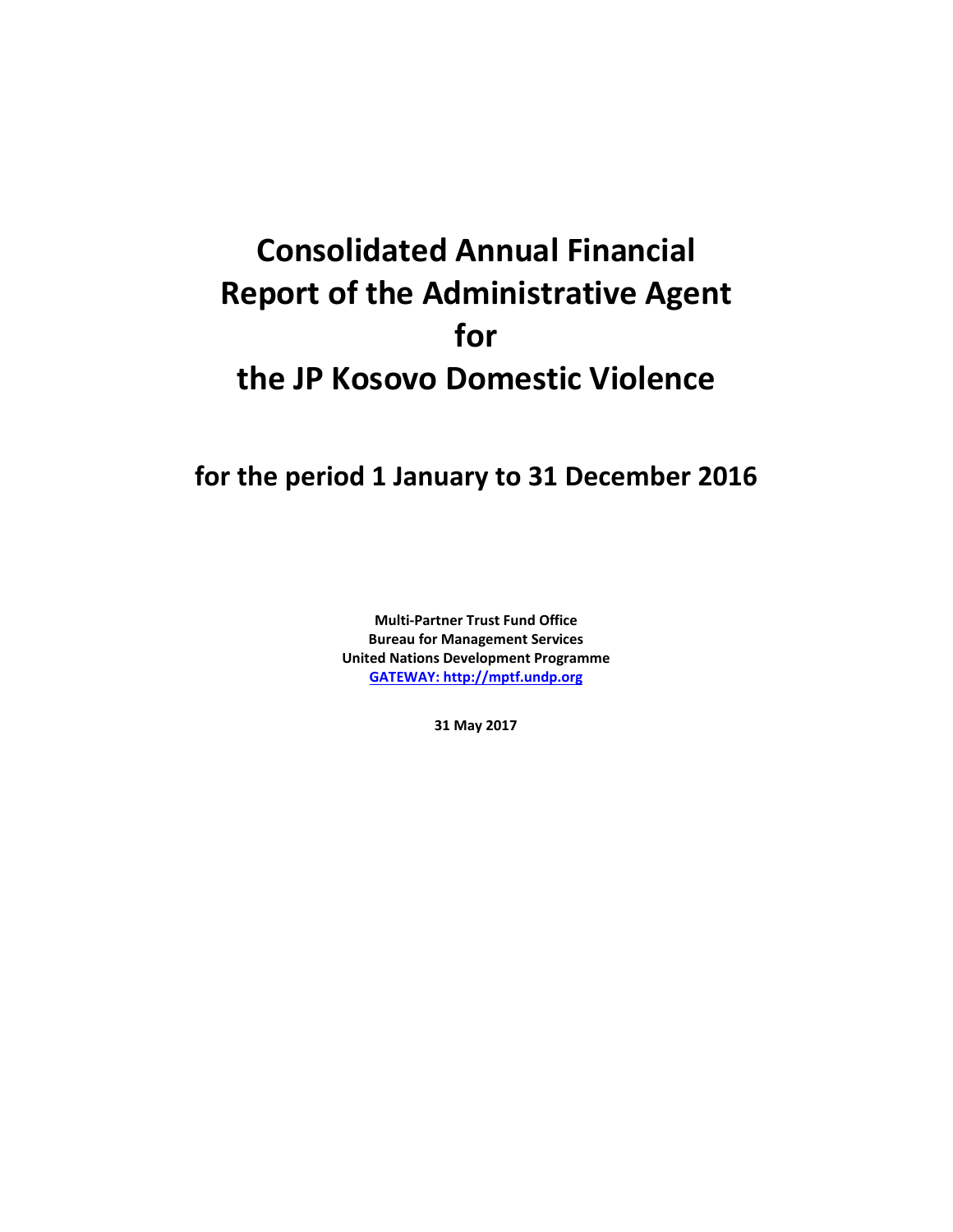### **PARTICIPATING ORGANIZATIONS CONTRIBUTORS**







United Nations Development Programme

United Nations Population Fund

United Nations Children's Fund



United Nations Entity for Gender Equality and the Empowerment of Women



FINLAND, Government of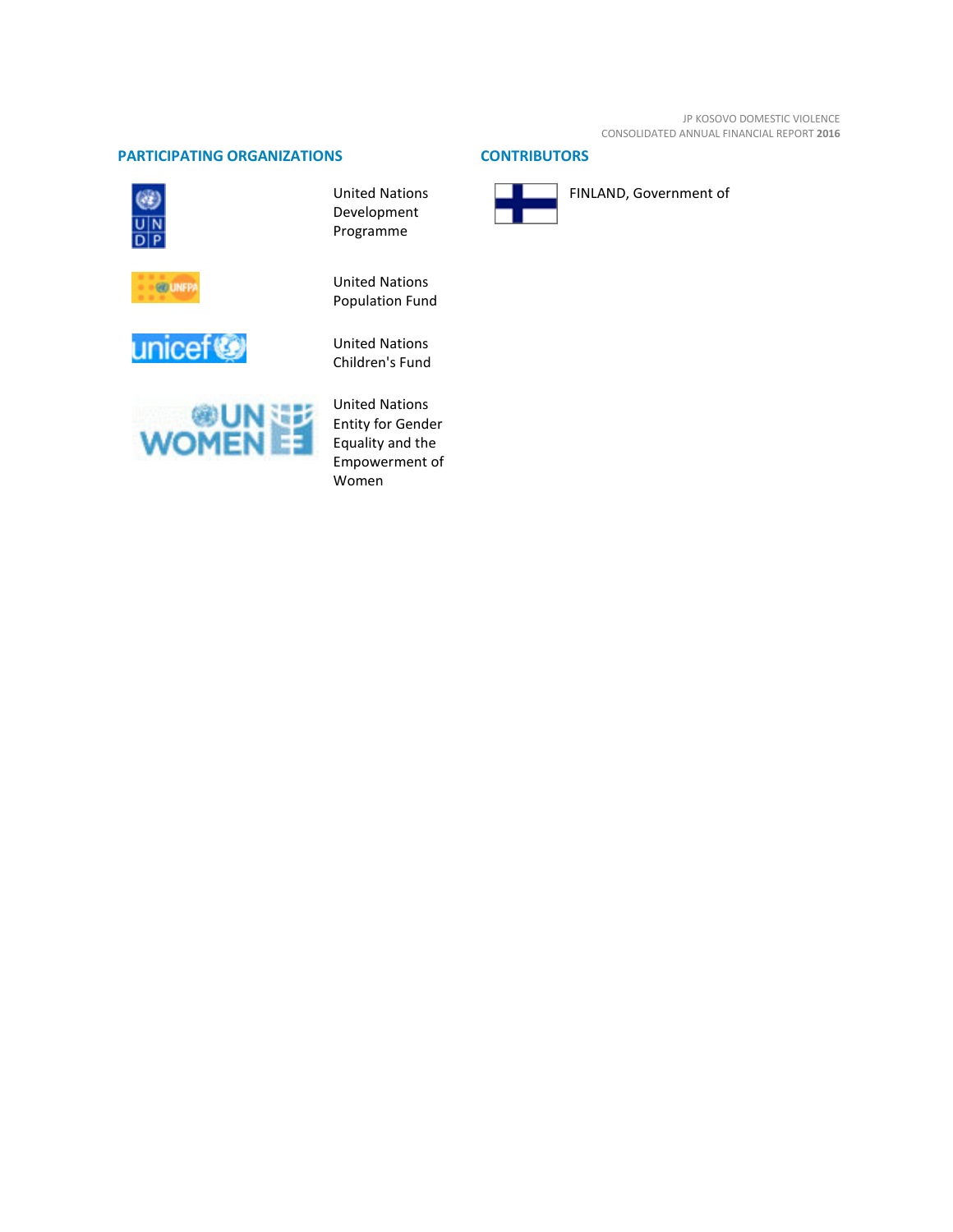Amount approved by the Steering Committee for a project/programme.

#### **Approved Project/Programme**

A project/programme including budget, etc., that is approved by the Steering Committee for fund allocation purposes.

#### **Contributor Commitment**

Amount(s) committed by a donor to a Fund in a signed Standard Administrative Arrangement with the UNDP Multi-Partner Trust Fund Office (MPTF Office), in its capacity as the Administrative Agent. A commitment may be paid or pending payment.

#### **Contributor Deposit**

Cash deposit received by the MPTF Office for the Fund from a contributor in accordance with a signed Standard Administrative Arrangement.

#### **Delivery Rate**

The percentage of funds that have been utilized, calculated by comparing expenditures reported by a Participating Organization against the 'net funded amount'.

#### **Indirect Support Costs**

A general cost that cannot be directly related to any particular programme or activity of the Participating Organizations. UNDG policy establishes a fixed indirect cost rate of 7% of programmable costs.

#### **Net Funded Amount**

Amount transferred to a Participating Organization less any refunds transferred back to the MPTF Office by a Participating Organization.

#### **Participating Organization**

A UN Organization or other inter-governmental Organization that is an implementing partner in a Fund, as represented by signing a Memorandum of Understanding (MOU) with the MPTF Office for a particular Fund.

#### **Project Expenditure**

The sum of expenses and/or expenditure reported by all Participating Organizations for a Fund irrespective of which basis of accounting each Participating Organization follows for donor reporting.

#### **Project Financial Closure**

A project or programme is considered financially closed when all financial obligations of an operationally completed project or programme have been settled, and no further financial charges may be incurred.

#### **Project Operational Closure**

A project or programme is considered operationally closed when all programmatic activities for which Participating Organization(s) received funding have been completed.

#### **Project Start Date**

Date of transfer of first instalment from the MPTF Office to the Participating Organization.

#### **Total Approved Budget**

This represents the cumulative amount of allocations approved by the Steering Committee.

#### **US Dollar Amount**

The financial data in the report is recorded in US Dollars and due to rounding off of numbers, the totals may not add up.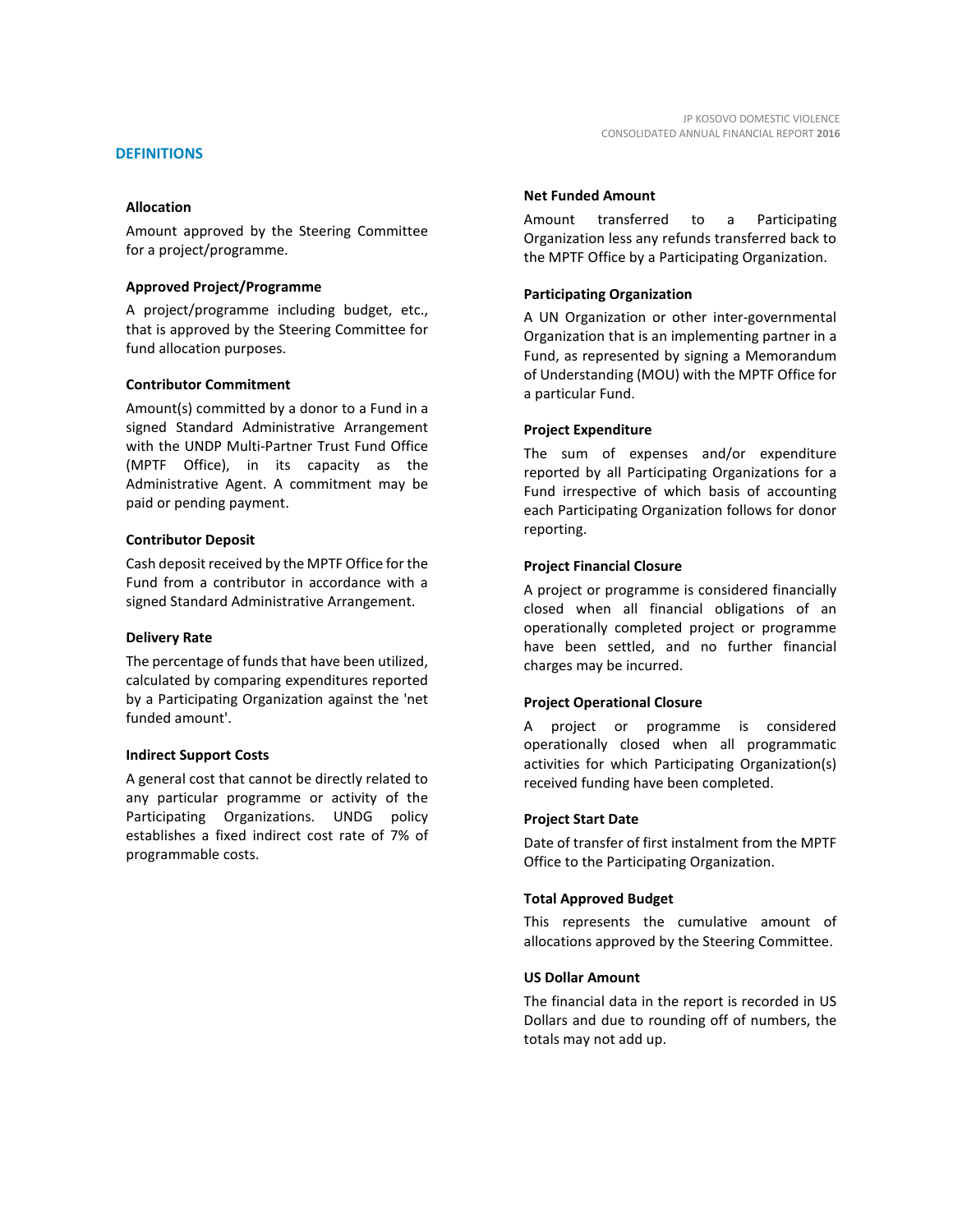#### JP KOSOVO DOMESTIC VIOLENCE CONSOLIDATED ANNUAL FINANCIAL REPORT 2016

#### **TABLE OF CONTENTS**

| 5 |
|---|
|   |
|   |
|   |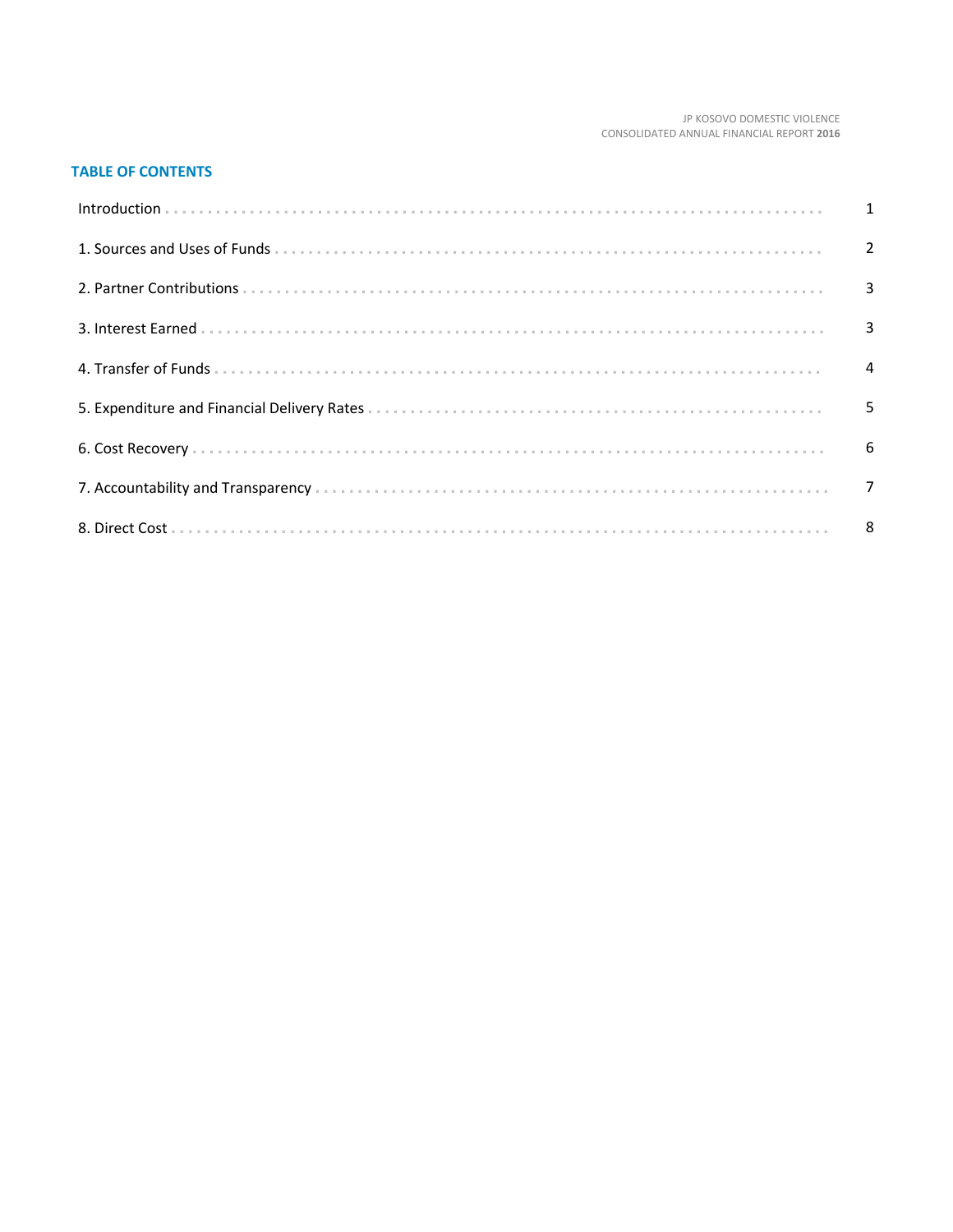#### **INTRODUCTION**

This Consolidated Annual Financial Report of the **JP Kosovo Domestic Violence** is prepared by the United Nations Development Programme (UNDP) Multi-Partner Trust Fund Office (MPTF Office) in fulfillment of its obligations as Administrative Agent, as per the terms of Reference (TOR), the Memorandum of Understanding (MOU) signed between the UNDP MPTF Office and the Participating Organizations, and the Standard Administrative Arrangement (SAA) signed with contributors.

The MPTF Office, as Administrative Agent, is responsible for concluding an MOU with Participating Organizations and SAAs with contributors. It receives, administers and

manages contributions, and disburses these funds to the Participating Organizations. The Administrative Agent prepares and submits annual consolidated financial reports, as well as regular financial statements, for transmission to contributors.

This consolidated financial report covers the period 1 January to 31 December **2016** and provides financial data on progress made in the implementation of projects of the **JP Kosovo Domestic Violence**. It is posted on the MPTF Office GATEWAY [\(http://mptf.undp.org/factsheet/fund/JKS00\)](http://mptf.undp.org/factsheet/fund/JKS00).

The financial data in the report is recorded in US Dollars and due to rounding off of numbers, the totals may not add up.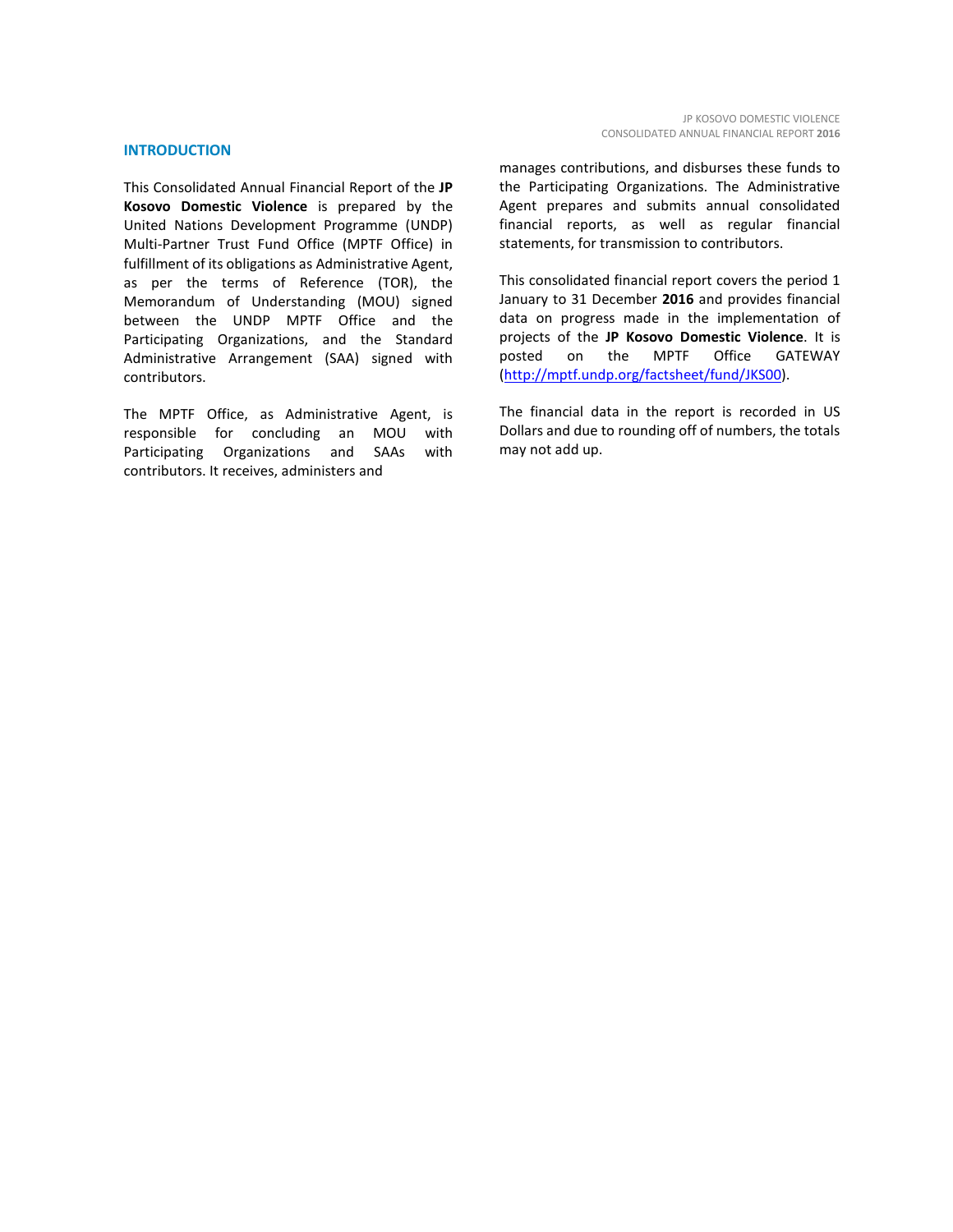#### **2016 FINANCIAL PERFORMANCE**

This chapter presents financial data and analysis of the **JP Kosovo Domestic Violence** using the passthrough funding modality as of 31 December **2016**. Financial information for this Fund is also available on the MPTF Office GATEWAY, at the following address:

[http://mptf.undp.org/factsheet/fund/JKS00.](http://mptf.undp.org/factsheet/fund/JKS00)

#### **1. SOURCES AND USES OF FUNDS**

As of 31 December **2016**, 1 contributors deposited US\$ **1,534,911** in contributions and US\$ **771** was earned in interest.

The cumulative source of funds was US\$ **1,535,682.**

Of this amount, US\$ **1,518,839** has been net funded to **4** Participating Organizations, of which US\$ **1,518,798** has been reported as expenditure. The Administrative Agent fee has been charged at the approved rate of 1% on deposits and amounts to US\$ **15,349**. Table 1 provides an overview of the overall sources, uses, and balance of the **JP Kosovo Domestic Violence** as of 31 December 2016.

|                                                           | Annual 2015 | Annual 2016 | <b>Cumulative</b> |
|-----------------------------------------------------------|-------------|-------------|-------------------|
| <b>Sources of Funds</b>                                   |             |             |                   |
| Contributions from donors                                 |             |             | 1,534,911         |
| Fund Earned Interest and Investment Income                | 3           | 8           | 429               |
| Interest Income received from Participating Organizations | 341         |             | 341               |
| Refunds by Administrative Agent to Contributors           |             |             |                   |
| Fund balance transferred to another MDTF                  |             |             |                   |
| Other Income                                              |             |             |                   |
| <b>Total: Sources of Funds</b>                            | 345         | 8           | 1,535,682         |
| <b>Use of Funds</b>                                       |             |             |                   |
| Transfers to Participating Organizations                  |             |             | 1,519,562         |
| Refunds received from Participating Organizations         |             | (723)       | (723)             |
| <b>Net Funded Amount</b>                                  |             | (723)       | 1,518,839         |
| <b>Administrative Agent Fees</b>                          |             |             | 15,349            |
| Direct Costs: (Steering Committee, Secretariatetc.)       |             |             |                   |
| <b>Bank Charges</b>                                       | $\Omega$    | 0           | 14                |
| <b>Other Expenditures</b>                                 |             |             |                   |
| <b>Total: Uses of Funds</b>                               | $\Omega$    | (723)       | 1,534,202         |
| Change in Fund cash balance with Administrative Agent     | 345         | 731         | 1,480             |
| Opening Fund balance (1 January)                          | 404         | 749         |                   |
| <b>Closing Fund balance (31 December)</b>                 | 749         | 1,480       | 1,480             |
| <b>Net Funded Amount</b>                                  |             | (723)       | 1,518,839         |
| Participating Organizations' Expenditure                  | 171,712     | 35          | 1,518,798         |
| <b>Balance of Funds with Participating Organizations</b>  |             |             | 41                |

#### **Table 1. Financial Overview, as of 31 December 2016 (in US Dollars)**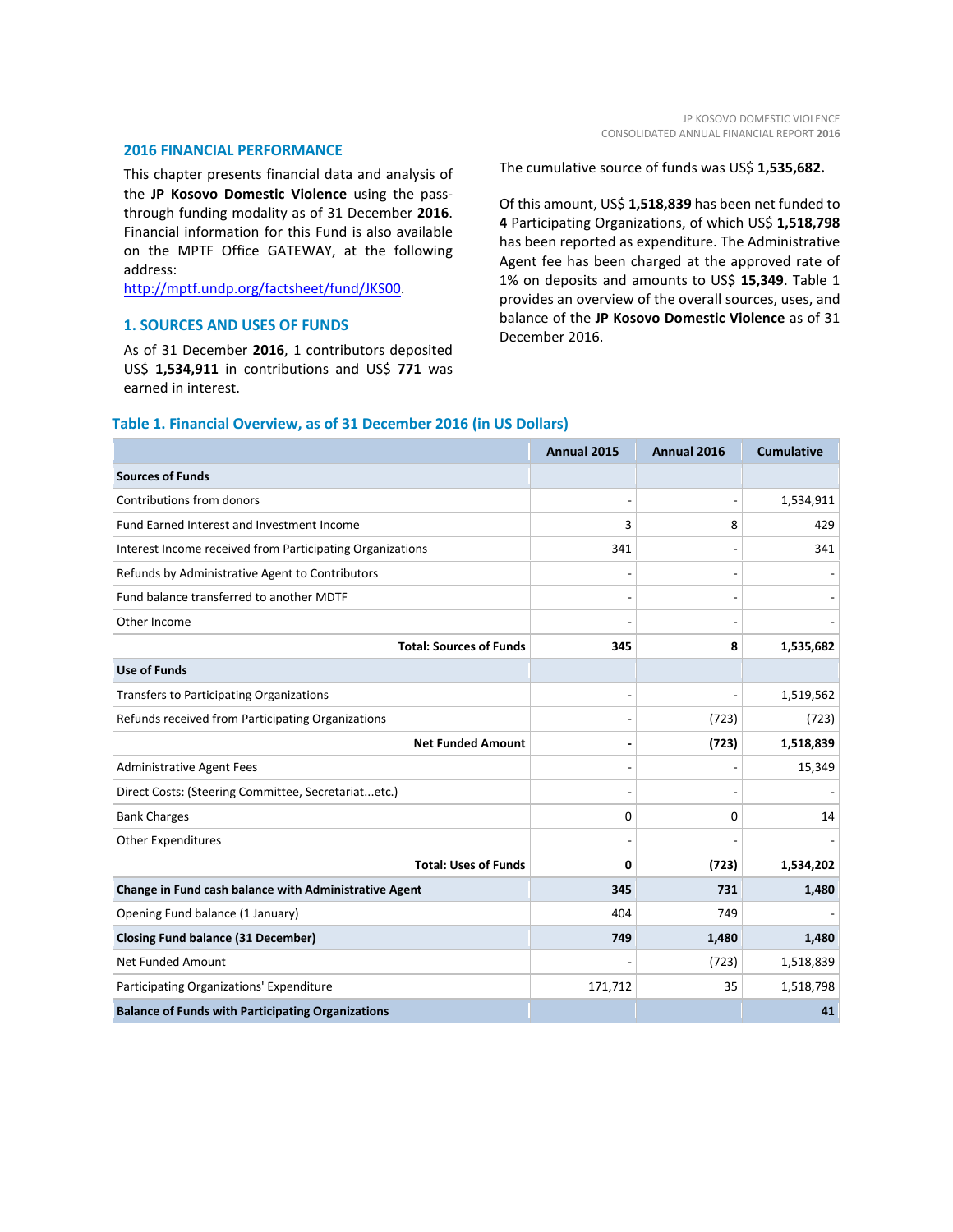#### **2. PARTNER CONTRIBUTIONS**

Table 2 provides information on cumulative contributions received from all contributors to this Fund as of 31 December **2016**.

The **JP Kosovo Domestic Violence** is currently being financed by **1** contributors, as listed in the table below.

The table below includes commitments made up to 31 December **2016** through signed Standard Administrative Agreements, and deposits made through **2016**. It does not include commitments that were made to the fund beyond **2016**.

#### **Table 2. Contributors' Commitments and Deposits, as of 31 December 2016 (in US Dollars)**

| <b>Contributors</b>    | <b>Total Commitments</b> | <b>Prior Years</b><br>as of 31-Dec-2015 Deposits | <b>Current Year</b><br>Jan-Dec-2016 Deposits | <b>Total Deposits</b> |
|------------------------|--------------------------|--------------------------------------------------|----------------------------------------------|-----------------------|
| FINLAND. Government of | 1.534.911                | 1.534.911                                        |                                              | 1,534,911             |
| <b>Grand Total</b>     | 1,534,911                | 1,534,911                                        |                                              | 1,534,911             |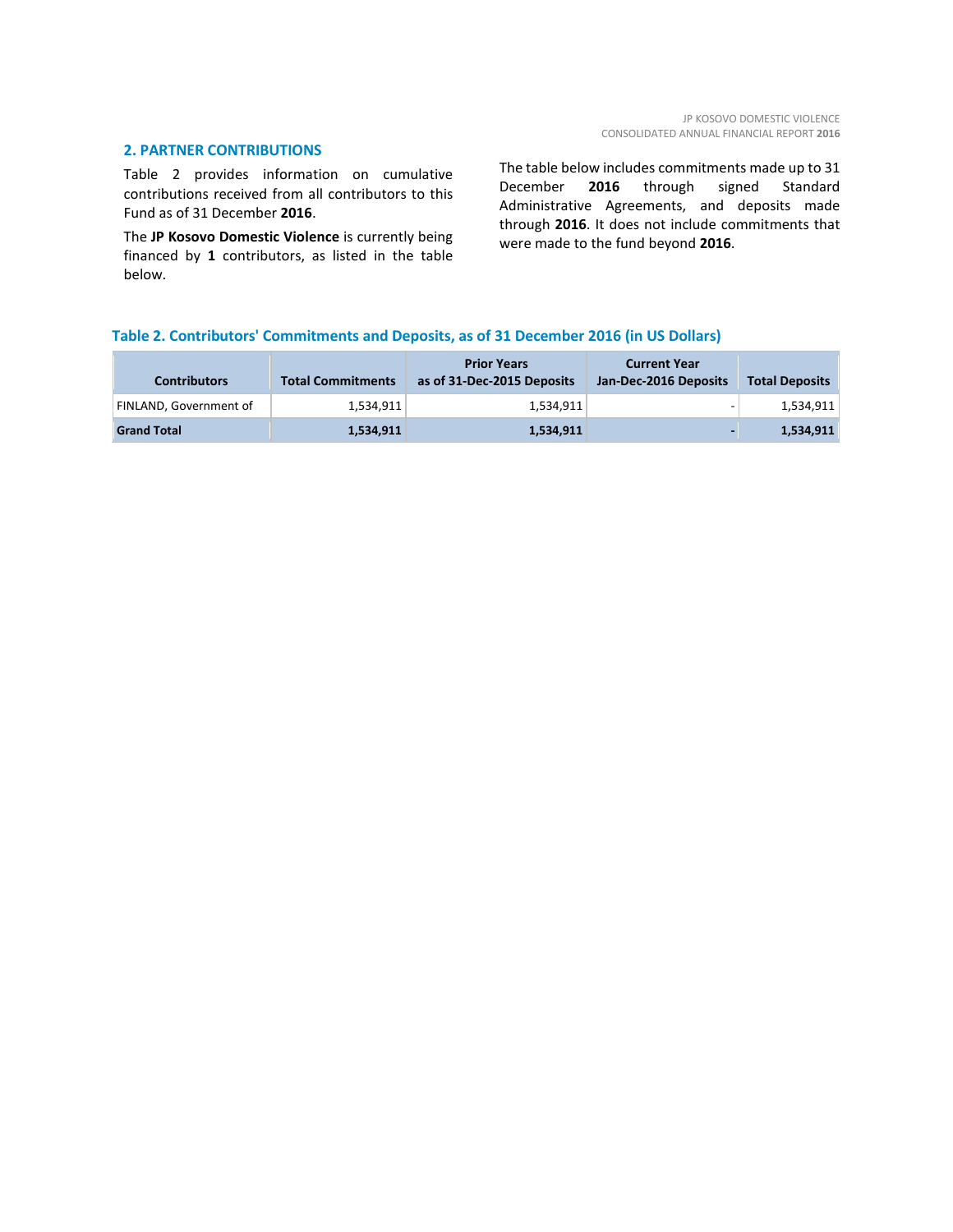#### **3. INTEREST EARNED**

Interest income is earned in two ways: 1) on the balance of funds held by the Administrative Agent (Fund earned interest), and 2) on the balance of funds held by the Participating Organizations (Agency earned interest) where their Financial Regulations and Rules allow return of interest to the AA.

As of 31 December **2016**, Fund earned interest amounts to US\$ **429**.

Interest received from Participating Organizations amounts to US\$ **341**, bringing the cumulative interest received to US\$ **771**.

Details are provided in the table below.

#### **Table 3. Sources of Interest and Investment Income, as of 31 December 2016 (in US Dollars)**

| <b>Interest Earned</b>                     | <b>Prior Years</b><br>as of 31-Dec-2015 | <b>Current Year</b><br>Jan-Dec-2016 | Total |
|--------------------------------------------|-----------------------------------------|-------------------------------------|-------|
| <b>Administrative Agent</b>                |                                         |                                     |       |
| Fund Earned Interest and Investment Income | 421                                     | 8                                   | 429   |
| <b>Total: Fund Earned Interest</b>         | 421                                     | 8                                   | 429   |
| <b>Participating Organization</b>          |                                         |                                     |       |
| <b>UNWOMEN</b>                             | 341                                     |                                     | 341   |
| <b>Total: Agency earned interest</b>       | 341                                     |                                     | 341   |
| <b>Grand Total</b>                         | 763                                     | 8                                   | 771   |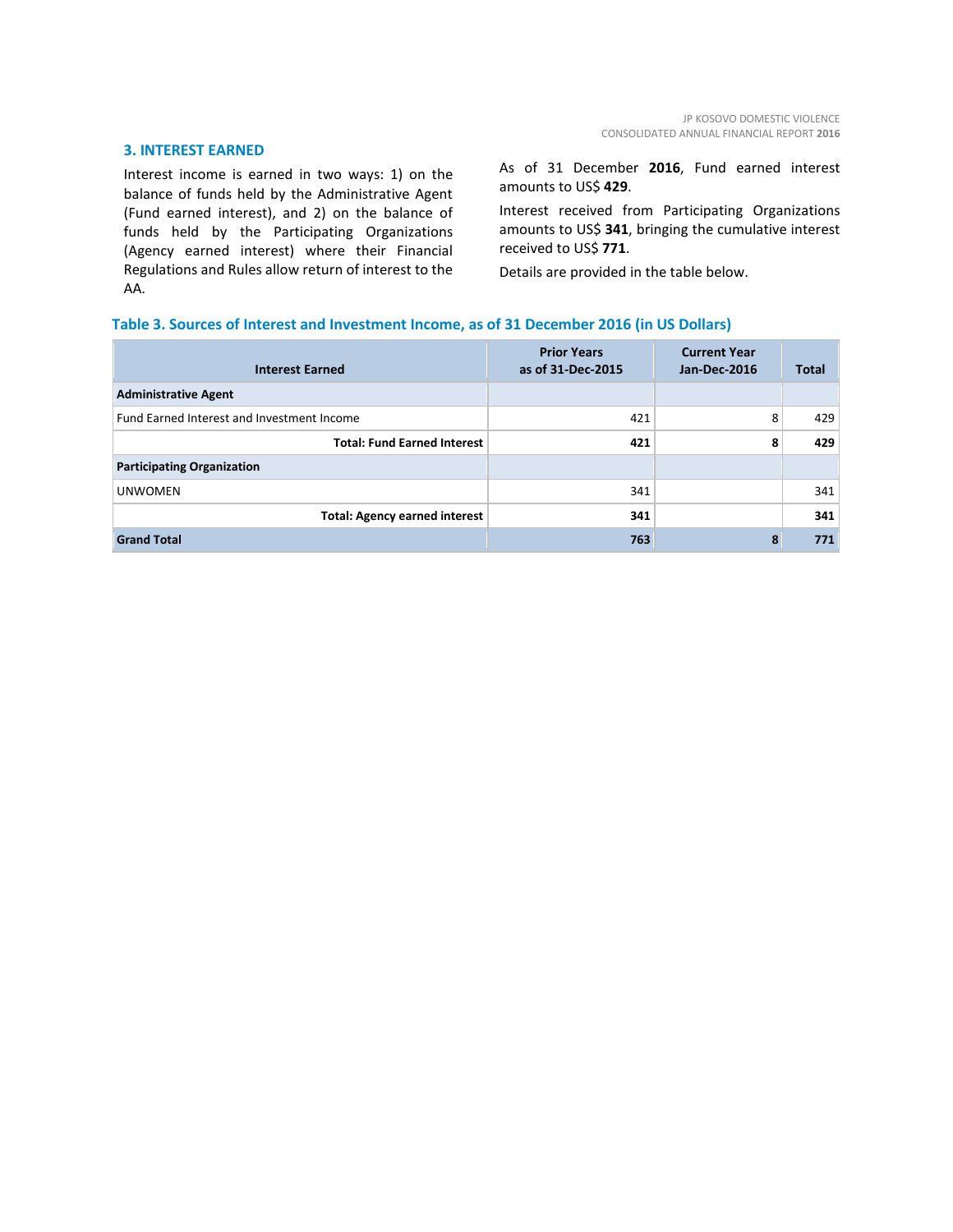#### **4. TRANSFER OF FUNDS**

Allocations to Participating Organizations are approved by the Steering Committee and disbursed by the Administrative Agent. As of 31 December **2016**, the AA has transferred US\$ **1,519,562** to **4** Participating Organizations (see list below).

#### **4.1 TRANSFER BY PARTICIPATING ORGANIZATION**

Table 4 provides additional information on the refunds received by the MPTF Office, and the net funded amount for each of the Participating Organizations.

#### **Table 4. Transfer, Refund, and Net Funded Amount by Participating Organization, as of 31 December 2016 (in US Dollars)**

| <b>Participating</b><br>Organization | Prior Years as of 31-Dec-2015 |                |                   | <b>Current Year Jan-Dec-2016</b> |                |                   | <b>Total</b>     |                |                   |
|--------------------------------------|-------------------------------|----------------|-------------------|----------------------------------|----------------|-------------------|------------------|----------------|-------------------|
|                                      | <b>Transfers</b>              | <b>Refunds</b> | <b>Net Funded</b> | <b>Transfers</b>                 | <b>Refunds</b> | <b>Net Funded</b> | <b>Transfers</b> | <b>Refunds</b> | <b>Net Funded</b> |
| <b>UNDP</b>                          | 717,111                       |                | 717,111           |                                  |                |                   | 717,111          |                | 717,111           |
| <b>UNFPA</b>                         | 253,935                       |                | 253,935           |                                  | (723)          | (723)             | 253,935          | (723)          | 253,212           |
| <b>UNICEF</b>                        | 240,394                       |                | 240,394           |                                  |                |                   | 240.394          |                | 240,394           |
| <b>UNWOMEN</b>                       | 308,122                       |                | 308,122           |                                  |                |                   | 308,122          |                | 308,122           |
| <b>Grand Total</b>                   | 1,519,562                     |                | 1,519,562         |                                  | (723)          | (723)             | 1,519,562        | (723)          | 1,518,839         |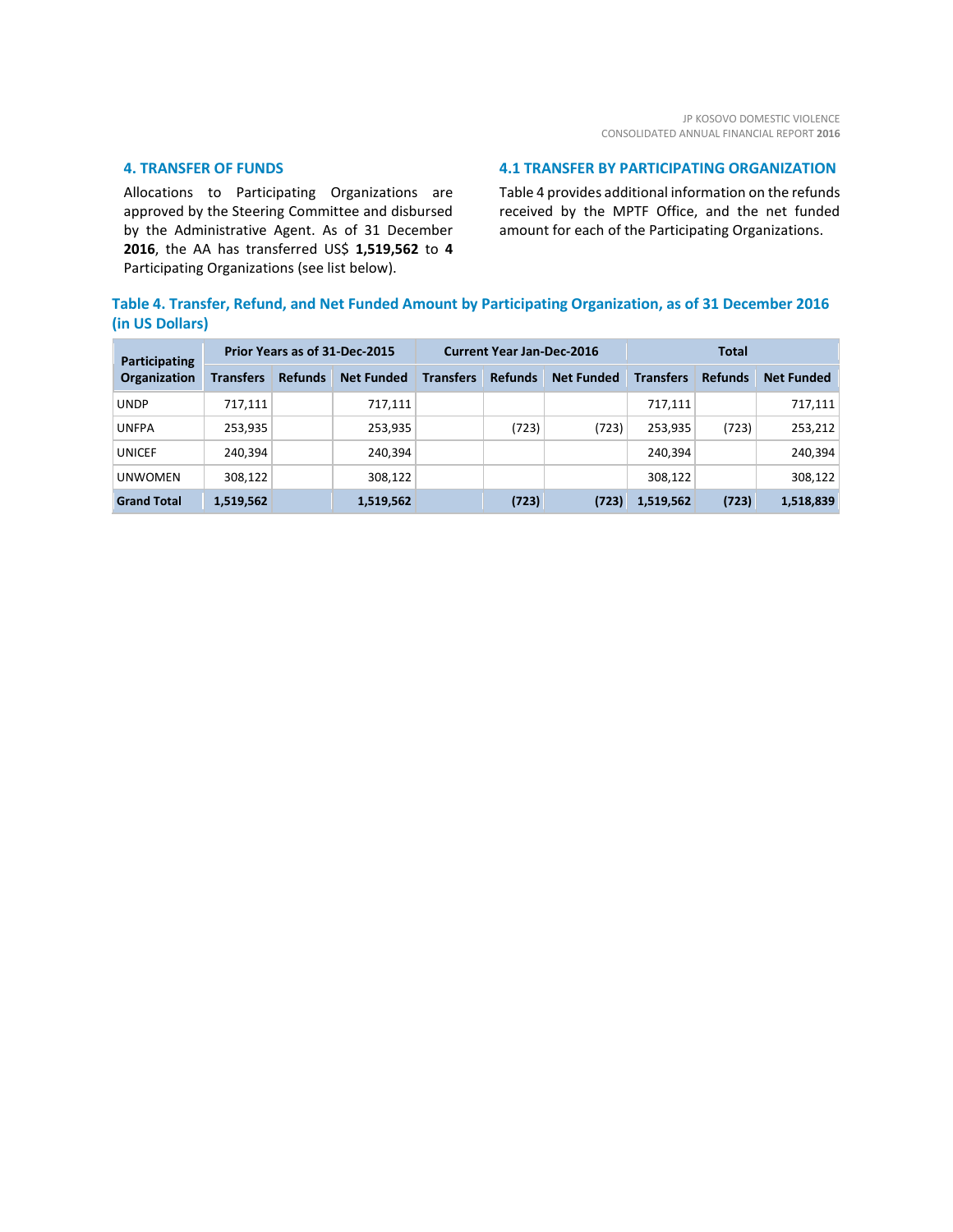JP KOSOVO DOMESTIC VIOLENCE CONSOLIDATED ANNUAL FINANCIAL REPORT **2016**

#### **5. EXPENDITURE AND FINANCIAL DELIVERY RATES**

All final expenditures reported for the year **2016** were submitted by the Headquarters of the Participating Organizations. These were consolidated by the MPTF Office.

Project expenditures are incurred and monitored by each Participating Organization, and are reported as per the agreed upon categories for inter-agency harmonized reporting. The reported expenditures were submitted via the MPTF Office's online expenditure reporting tool. The **2016** expenditure data has been posted on the MPTF Office GATEWAY at [http://mptf.undp.org/factsheet/fund/JKS00.](http://mptf.undp.org/factsheet/fund/JKS00)

**ORGANIZATION** In **2016**, US\$ **(723)** was net funded to Participating

**5.1 EXPENDITURE REPORTED BY PARTICIPATING** 

Organizations, and US\$ **35** was reported in expenditure.

As shown in table below, the cumulative net funded amount is US\$ **1,518,839** and cumulative expenditures reported by the Participating Organizations amount to US\$ **1,518,798**. This equates to an overall Fund expenditure delivery rate of **100** percent.

The agencies with the three highest delivery rates are: UNFPA (100%), UNWOMEN (100%) and UNDP (100%)

#### **Table 5.1 Net Funded Amount, Reported Expenditure, and Financial Delivery by Participating Organization, as of 31 December 2016 (in US Dollars)**

|                                      |                           |                             | <b>Expenditure</b>                      |                                     |                   |                           |
|--------------------------------------|---------------------------|-----------------------------|-----------------------------------------|-------------------------------------|-------------------|---------------------------|
| Participating<br><b>Organization</b> | Approved<br><b>Amount</b> | <b>Net Funded</b><br>Amount | <b>Prior Years</b><br>as of 31-Dec-2015 | <b>Current Year</b><br>Jan-Dec-2016 | <b>Cumulative</b> | <b>Delivery Rate</b><br>% |
| <b>UNDP</b>                          | 717,111                   | 717,111                     | 717,107                                 |                                     | 717,107           | 100.00                    |
| <b>UNFPA</b>                         | 253,935                   | 253,212                     | 253,212                                 |                                     | 253,212           | 100.00                    |
| <b>UNICEF</b>                        | 240,394                   | 240,394                     | 240,357                                 |                                     | 240,357           | 99.98                     |
| <b>UNWOMEN</b>                       | 308,122                   | 308,122                     | 308,087                                 | 35                                  | 308,122           | 100.00                    |
| <b>Grand Total</b>                   | 1,519,562                 | 1,518,839                   | 1,518,763                               | 35                                  | 1,518,798         | 100.00                    |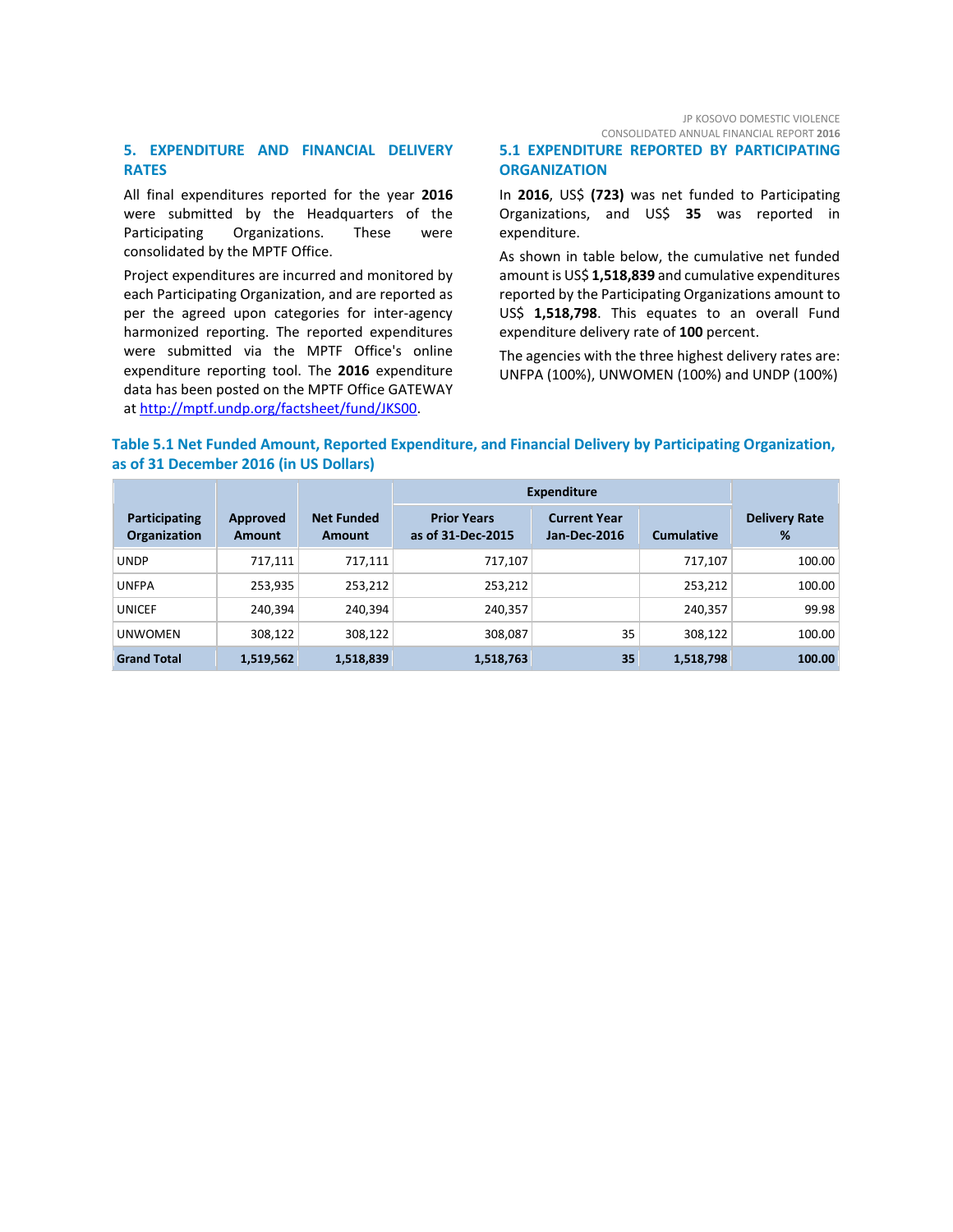#### **5.2 EXPENDITURE REPORTED BY CATEGORY**

Project expenditures are incurred and monitored by each Participating Organization and are reported as per the agreed categories for inter-agency harmonized reporting. In 2006 the UN Development Group (UNDG) established six categories against which UN entities must report inter-agency project expenditures. Effective 1 January 2012, the UN Chief Executive Board (CEB) modified these categories as a result of IPSAS adoption to comprise eight categories. All expenditure incurred prior to 1 January 2012 have been reported in the old categories; post 1 January 2012 all expenditure are reported in the new eight categories. See table below.

#### **2012 CEB Expense Categories**

- 1. Staff and personnel costs
- 2. Supplies, commodities and materials
- 3. Equipment, vehicles, furniture and depreciation
- 4. Contractual services
- 5. Travel
- 6. Transfers and grants
- 7. General operating expenses
- 8. Indirect costs

\_\_\_\_\_\_\_\_\_\_\_\_\_\_\_\_\_\_\_\_\_\_

#### **2006 UNDG Expense Categories**

- 1. Supplies, commodities, equipment & transport
- 2. Personnel
- 3. Training counterparts
- 4. Contracts
- 5. Other direct costs
- 6. Indirect costs

#### **Table 5.2 Expenditure by UNDG Budget Category, as of 31 December 2016 (in US Dollars)**

|                                                      | <b>Expenditure</b>                      |                                            |              |                                                     |
|------------------------------------------------------|-----------------------------------------|--------------------------------------------|--------------|-----------------------------------------------------|
| Category                                             | <b>Prior Years</b><br>as of 31-Dec-2015 | <b>Current Year</b><br><b>Jan-Dec-2016</b> | <b>Total</b> | <b>Percentage of Total</b><br><b>Programme Cost</b> |
| Supplies, Commodities, Equipment and Transport (Old) | 582                                     | $\overline{ }$                             | 582          | 0.04                                                |
| Personnel (Old)                                      | 15,535                                  | $\overline{a}$                             | 15,535       | 1.09                                                |
| Other direct costs (Old)                             | 1,565                                   | $\overline{\phantom{a}}$                   | 1,565        | 0.11                                                |
| Staff & Personnel Cost (New)                         | 121,609                                 | $\overline{a}$                             | 121,609      | 8.54                                                |
| Suppl, Comm, Materials (New)                         | 2,411                                   | 35                                         | 2,446        | 0.17                                                |
| Equip, Veh, Furn, Depn (New)                         | 54,559                                  | $\overline{a}$                             | 54,559       | 3.83                                                |
| Contractual Services (New)                           | 775,633                                 | $\overline{a}$                             | 775,633      | 54.45                                               |
| Travel (New)                                         | 74,503                                  | $\overline{\phantom{0}}$                   | 74,503       | 5.23                                                |
| Transfers and Grants (New)                           | 101,394                                 | $\overline{a}$                             | 101,394      | 7.12                                                |
| <b>General Operating (New)</b>                       | 276,681                                 | $\overline{a}$                             | 276,681      | 19.42                                               |
| <b>Programme Costs Total</b>                         | 1,424,473                               | 35                                         | 1,424,508    | 100.00                                              |
| <sup>1</sup> Indirect Support Costs Total            | 94,290                                  | $\overline{a}$                             | 94,290       | 6.62                                                |
| <b>Total</b>                                         | 1,518,763                               | 35                                         | 1,518,798    |                                                     |

**<sup>1</sup> Indirect Support Costs** charged by Participating Organization, based on their financial regulations, can be deducted upfront or at a later stage during implementation. The percentage may therefore appear to exceed the 7% agreed-upon for on-going projects. Once projects are financially closed, this number is not to exceed 7%.